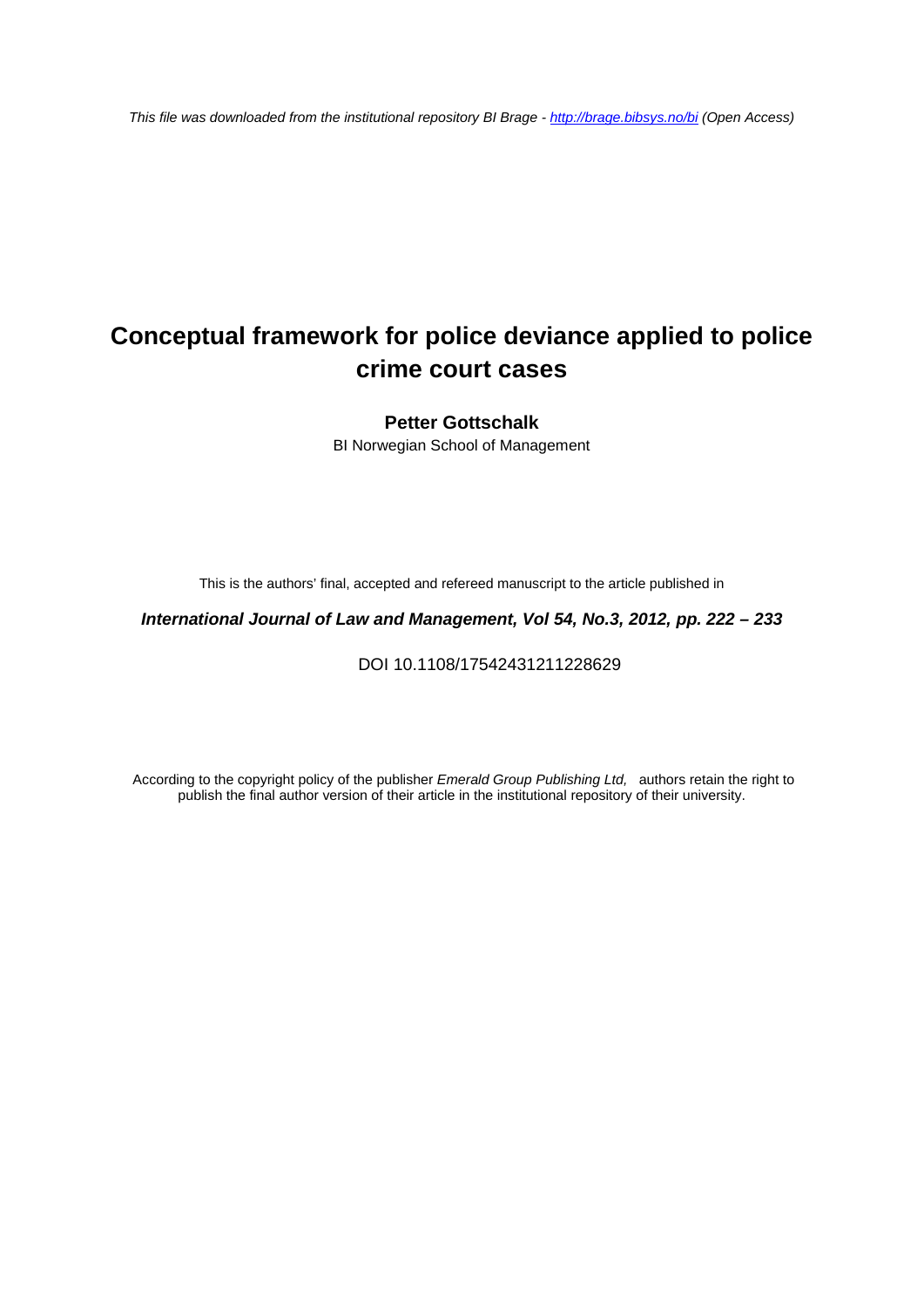# **Conceptual framework for police deviance applied to police crime court cases**

#### **Petter Gottschalk**

Norwegian School of Management, Oslo, Nydalsveien 37, 0484 Oslo, Norway. Tel. +4746410716; email: petter.gottschalk@bi.no

> Research paper submitted to the *International Journal of Law and Management* 14 June 2011 c.gale@bradford.ac.uk

#### **Abstract**

**Purpose** – A conceptual framework for police deviance and crime has recently been suggested and presented by other scholars. This research attempts to test the framework empirically based on court cases where police employees were prosecuted and convicted.

**Design/methodology/approach** – The sliding slope in the conceptual framework was separated into two dimensions, motive and damage, respectively. Court cases were coded according to these dimensions.

**Findings** – Empirical results provide support for the framework by linking seriousness to court sentence in terms of imprisonment days to the sliding slope. However, further validation of the framework is needed.

**Originality/value** – It is useful to both academics and practitioners to have an organizing framework when considering police complaints and prosecuting police crime.

**Keywords** police misconduct, content analysis, crime motive, crime damage.

**Paper type** Research paper

*Petter Gottschalk is professor of organization and leadership at the Norwegian School of Management. He teaches courses on knowledge management and financial crime prevention. Dr. Gottschalk has been the managing director of several companies including ABB Data Cables and Norwegian Computing Centre.*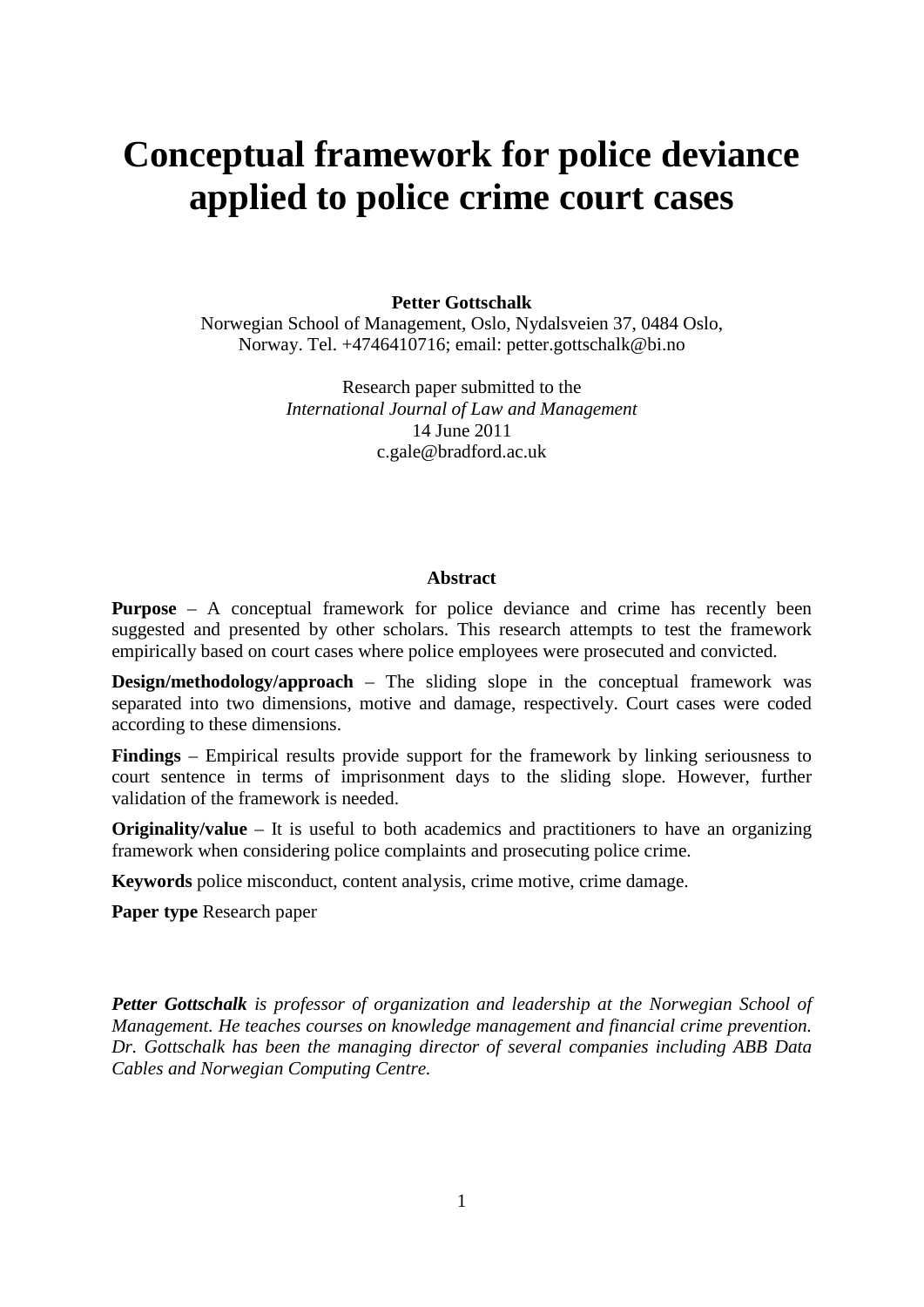# **Conceptual framework for police deviance applied to police crime court cases**

### **INTRODUCTION**

The philosophical basis of policing in a democratic society can be encapsulated in the concept of 'policing by consent' according to Alderson (1975, 1979). Whilst Alderson's version of 'policing by consent' has been critiqued as being overly romanticised by some scholars (Brodgen, 1981, 1982; Reiner, 1985) it is nonetheless evident as pointed out by Shapland and Vagg (1988:142) that:

"Many surveys…. have found the police in Britain do, broadly speaking, enjoy the confidence of the large sections of the public. It is still fair to characterize much of the policing in this country as policing by consent, despite relationships that are tense and conflict ridden with the young, the unemployed, the economically marginal and blacks…"

Policing, therefore, has at its heart the notion of 'service' to the community in which it operates, even if at times 'force' may be a legally allowed option to take to carry out such 'service'. It's a difficult tightrope to walk for police. Sometimes the idealism of joining the police to do something worthwhile for the community can become diluted by too many negative experiences with the public, too little job satisfaction, and too much bureaucracy. Under such circumstances, idealism can be fatally ruptured and police deviance takes up residence in the space where idealism used to live.

This paper seeks to empirically test a conceptual framework developed Dean, Bell and Lauchs (2010) for assessing and managing police deviance. This is an important issue because policing is about people and place. At its most general level, police work is the application of a set of legally sanctioned practices designed to maintain public order by imposing the rule of law on people who live in or travel through a given place which is internationally recognized as a geographically defined territory under the control of a particular national state (Sheptycki, 2007).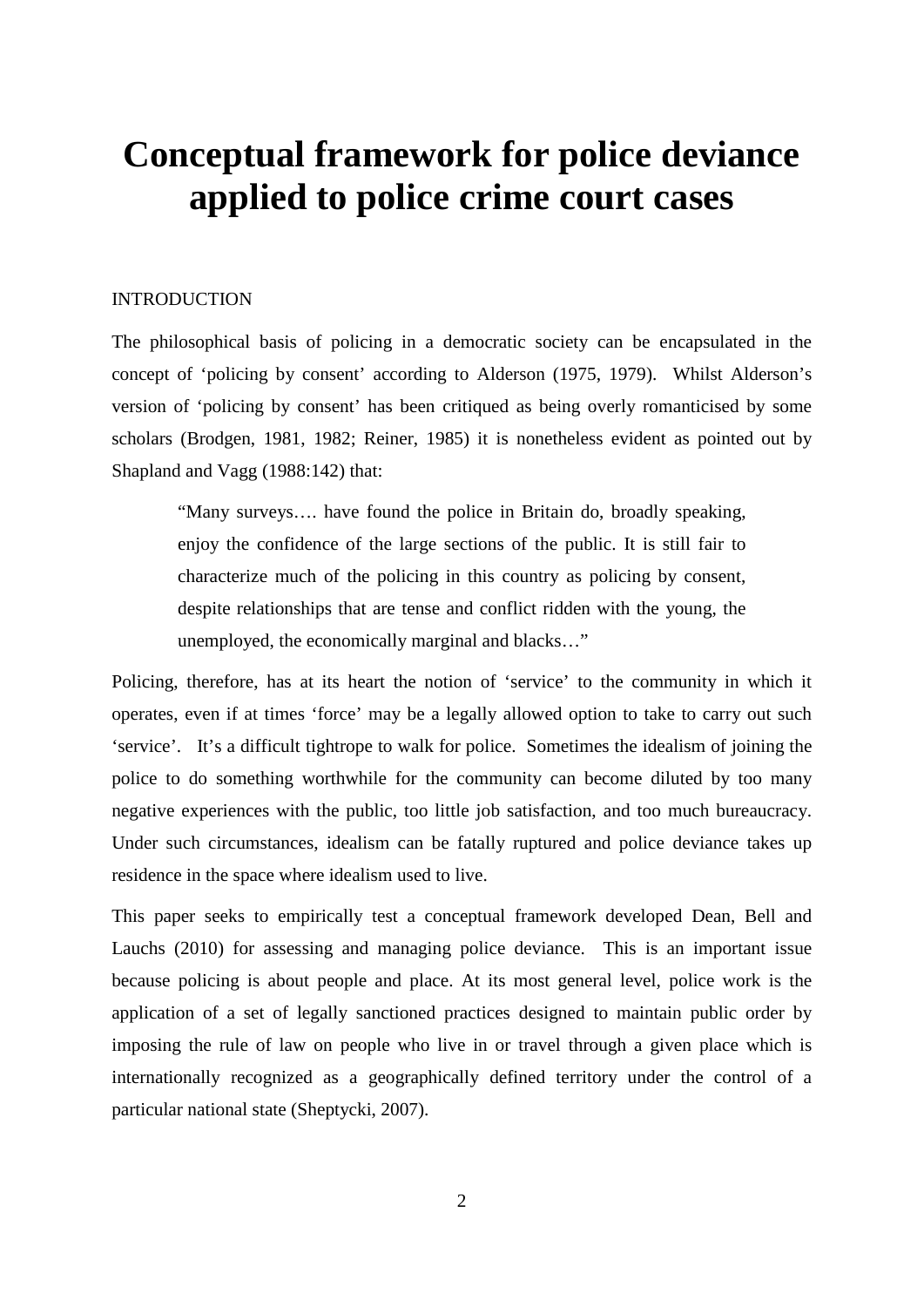#### POLICE CRIME

According to the United Nations (UNODC, 2006), the great majority of individuals involved in policing is committed to honorable and competent public service and is consistently demonstrating high standards of personal and procedural integrity in performing their duties. Still more would probably do so if the appropriate institutional and training was given. However, in every policing agency there exists an element of dishonesty, lack of professionalism and criminal behavior.

The conceptual framework proposed by Dean et al. (2010) sought to address the lack of an adequately formulated framework in the literature of the breath and depth of police misconduct and crime. They argue for the use of a proposed "sliding scale" of police deviance by examining the nature, extent and progression of police deviance and crime.

This article is based on empirical research of criminal behavior in the Norwegian police force. From 2005 to 2009, a total of 56 police employees in Norway were prosecuted in court because of criminal behavior. These court cases were coded and studied to evaluate the framework in Figure 1.

Police integrity and accountability has been a concern in most regions and countries, for example in Australia (OPI, 2007; Prenzler and Lewis, 2005) and in Norway, as presented in this article. The prevalence of police deviance is a much-debated statistic and one that is often rife with problems, according to Porter and Warrender (2009). While some researchers that they quote suggest that corruption, for example, is endemic to police culture across the globe, others argue that incidents are rare. Despite such statistical problems, incidents of police deviance do surface from time to time all over the world. Some examples in the UK involve suppression of evidence, beating of suspects, tampering with confidential evidence and perjury.

#### CONCEPTUAL FRAMEWORK

A prominent theory regarding police deviance is the notion of a slippery slope (O'Connor, 2005), in that, once a police officer engages in even relatively small and minor violations of departmental rules like accepting a free meal or discounts, then they have taken the first steps towards other more serious forms of misconduct, which can eventually lead them into a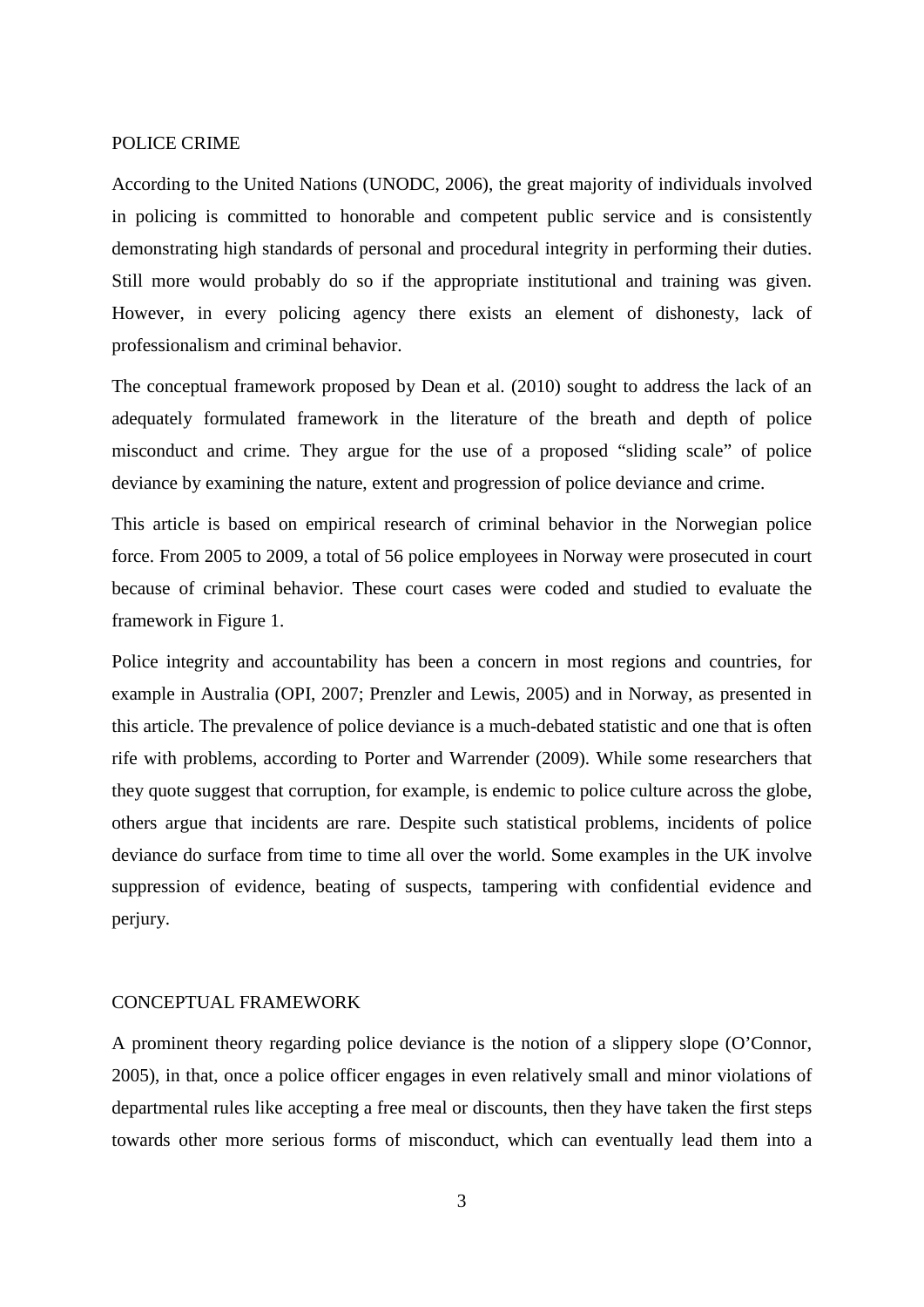downward slide into major crime practices. This notion of progression in police deviance and criminality is not captured by static typological classification schemes that seek hard and fast rules and precise definitions in order to classify.

Such classification schemes and theoretical notions have their merits and taken together create a mosaic of police deviance as perceived from different vantage points. Dean et al. (2010) developed a conceptual framework in order to appropriately capture from a knowledge management perspective the salient dimensions of police deviance. As can be seen in Figure 1, police deviance is often viewed as a slippery slope. The slope is viewed as a two-dimensional matrix, in that, on the horizontal axis at one end of the matrix is 'police misconduct', and at the other end is 'predatory policing' with 'police corruption' somewhere in the middle on this horizontal dimension.



*Figure 1. A two-dimensional conceptualization of police crime*

Some may argue that the term 'predatory policing' as introduced by Gerber and Mendelson (2008) into the literature on police deviance is just another label for 'police corruption' as extortion by police for personal gain is also part and parcel of corrupt police practices. While this is the case to some extent, Dean et al. (2010) believe that the notion of 'predatory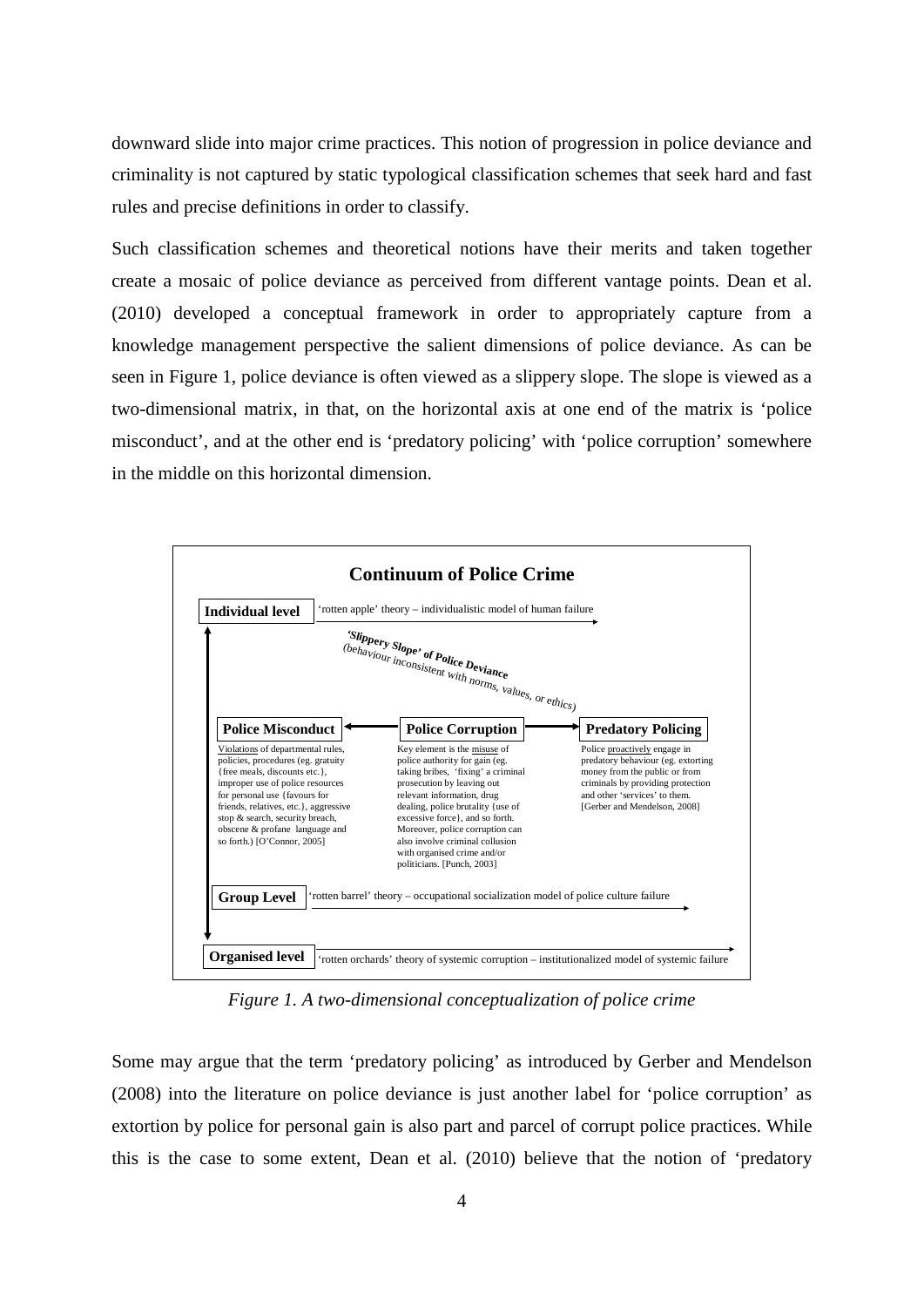policing' has more substantive merit. It draws attention to the 'proactive' nature of police corruption; for instance, when some police officers move from an accepting of bribes (kickbacks) from criminals to turn a blind eye to illegal gambling or prostitution rackets, to a more active soliciting of protection money from criminals. Such a role change from a passive acceptance to an active approaching is a qualitative difference that makes a world of difference.

The essential difference is what is captured in the notion of 'predatory policing', which delineates it from much of what can be more appropriately considered as 'police corruption': bribery, theft, fraud, tax evasion, and racketeering (Ivkovic, 2003). Extortion, while also part of police corruption, might be considered more appropriately as predatory, since it is instigated by police in a proactive manner. Much of what is called police corruption can be considered predatory policing if it has a proactive element to it.

On the vertical axis in Figure 1 we find a scale for the unit or level of interest. A distinction is made between the individual, the group, and the organization respectively. At the individual level we find the 'rotten apple' that, when removed, will only well-behaving police officers in the organization. At the group level we find the 'rotten barrel' that represents a complete part of the organization involved in misconduct and crime. At the organization level we 'rotten system' that represents a complete organization involved in misconduct and crime.

The 'rotten apple' metaphor has been extended to include the group level view of police cultural deviance with a 'rotten barrel' metaphor (O'Connor, 2005). Furthermore, Punch (2003) has pushed the notion of 'rotten orchards' to highlight police deviance at the systemic level. Punch (2003:172) notes, "the metaphor of 'rotten orchards' indicate(s) that it is sometimes not the apple, or even the barrel, that is rotten but the *system* (or significant parts of the system)". That is, deviance that has become *systemic* is:

*…* in some way encouraged, and perhaps even protected, by certain elements in the system. …. "Systems" refers both to the formal system – the police organization, the criminal justice system and the broader socio-political context – and to the informal system of deals, inducements, collusion and understandings among deviant officers as to how the corruption is to be organized, conducted and rationalized." (Punch, 2003:172).

These metaphorical extensions represent increasing deeper level meanings associated with police crime. For instance, in regard to the 'rotten apple' thesis this level of explanation for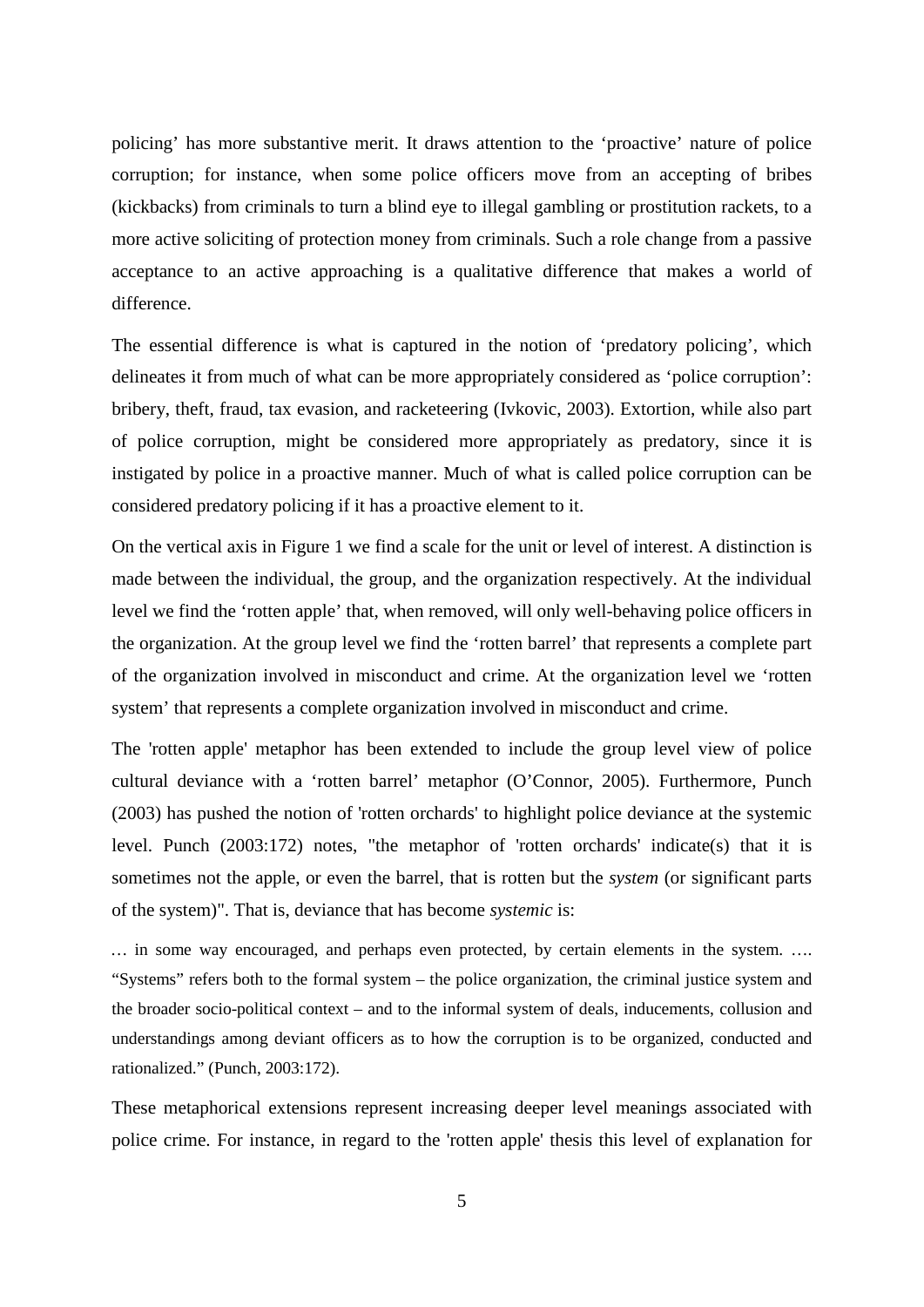police deviance is as Perry (2001: 1) notes "…most major inquiries into police corruption reject the 'bad-apple' theory: 'the rotten-apple theory won't work any longer. Corrupt police officers are not natural-born criminals, nor morally wicked men, constitutionally different from their honest colleagues. The task of corruption control is to examine the barrel, not just the apples, the organization, not just the individual in it, because corrupt police are made, not born.'"

Furthermore, Punch (2003:172) makes the point that "The police themselves often employ the 'rotten apple' metaphor – the deviant cop who slips into bad ways and contaminates the other essentially good officers – which is an individualistic, human failure model of deviance." One explanation for favoring this individualistic model of police deviance is provided by O'Connor (2005:2) when he states, "Police departments tend to use the rotten apple theory… to minimize the public backlash against policing after every exposed act of corruption."

#### EMPIRICAL CASES

In this study, we used data from court cases in Norway. The Norwegian Bureau for the Investigation of Police Affairs prosecutes police officers in court. The Norwegian Bureau is similar to police oversight agencies found in other countries, such as the Independent Police Complaints Commission in the UK, the Police Department for Internal Investigations in Germany, the Inspectorate General of the Internal Administration in Portugal, the Standing Police Monitoring Committee in Belgium, the Garda Siochána Ombudsman Commission in Ireland, Federal Bureau for Internal Affairs in Austria, and the Ministry of the Interior, Police and Security Directorate in Slovenia.

Since 1988, Norway has a separate system to handle allegations against police officers for misconduct. The system was frequently accused of not being independent of regular police organizations (Thomassen, 2002). In 2003, the Norwegian Parliament decided to establish a separate body to investigate and prosecute cases where employees in the police service or the prosecuting authority are suspected of having committed criminal acts in the police service.

The Norwegian Bureau for the Investigation of Police Affairs has been effective since January 2005. The Bureau is mandated to investigate and prosecute cases where employees in the police service or the prosecuting authority are accused of having committed criminal acts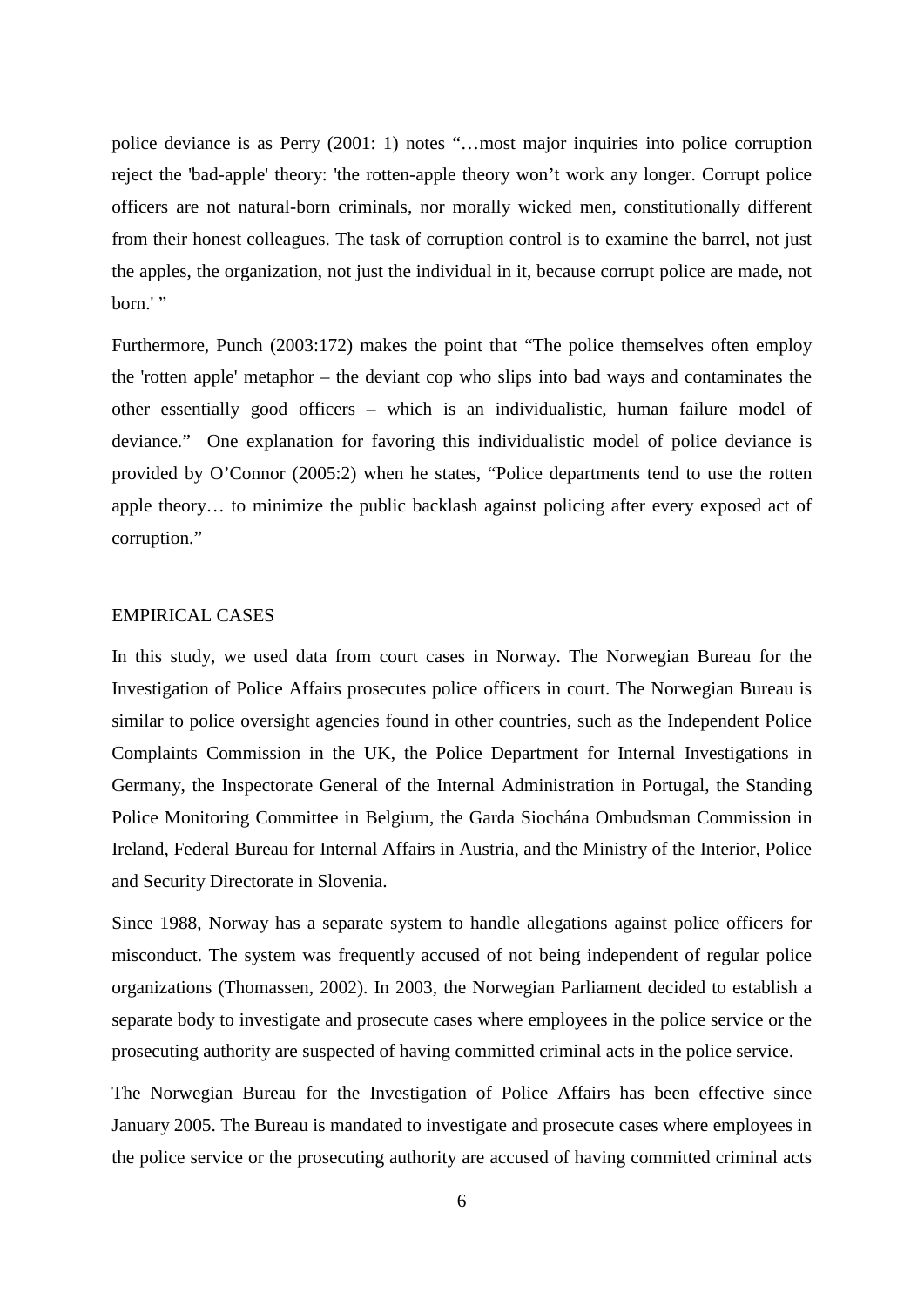in the service. The Norwegian Bureau has both investigating and prosecuting powers and in that way it differs from some comparable European bodies. The Norwegian Bureau does not handle complaints from the public concerning allegations of rude or bad behavior that does not amount to a criminal offence (Presthus, 2009).

Since the operations started at the Norwegian Bureau in January 2005 and until February 2009, a total of 56 police officers were on trial in Norwegian courts. This was the sample for our study. There were 3 prosecuted officers in 2005, 14 in 2006, 16 in 2007, 20 in 2008, and 3 so far in 2009.

The unit of analysis applied in this study is the individual prosecuted, rather than the court case, or the organization. This is because an organization is never prosecuted in criminal court for jail sentence. However, an individual police officer may appeal his or her case to a higher court. Therefore, there were more court cases than individuals on trial. There were a total of 75 court cases for the 56 prosecuted individuals. Therefore, this study is initially based on the rotten-apple thesis. However, since it is obvious from research (e.g., Perry, 2001; Punch, 2003) and the applied framework that police crime might be explained at the group and organizational level as well an attempt is made to assess group and organizational levels of police deviance in each individual case.

#### RESEARCH HYPOTHESES

We hypothesize on the basis of our sliding scale of police deviance that 'court sentence' will be more serious in terms of days in jail when there is a case of predatory policing rather than police corruption or police misconduct. Furthermore, we hypothesize that as the level of police deviance deepens from just individuals involved to a group level and/or an organizational level then a more serious court sentence should result.

Seriousness is measured on two different scales as illustrated in Figure 1. The first scale is concerned with motive. The independent variable "motive" of crime by police employees was organized on a four-point scale from efficient and professional police work to negative reaction and personal gain:

1. *Efficient police work*. Policing is about people and place. At its most general level, police work is the application of a set of legally sanctioned practices designed to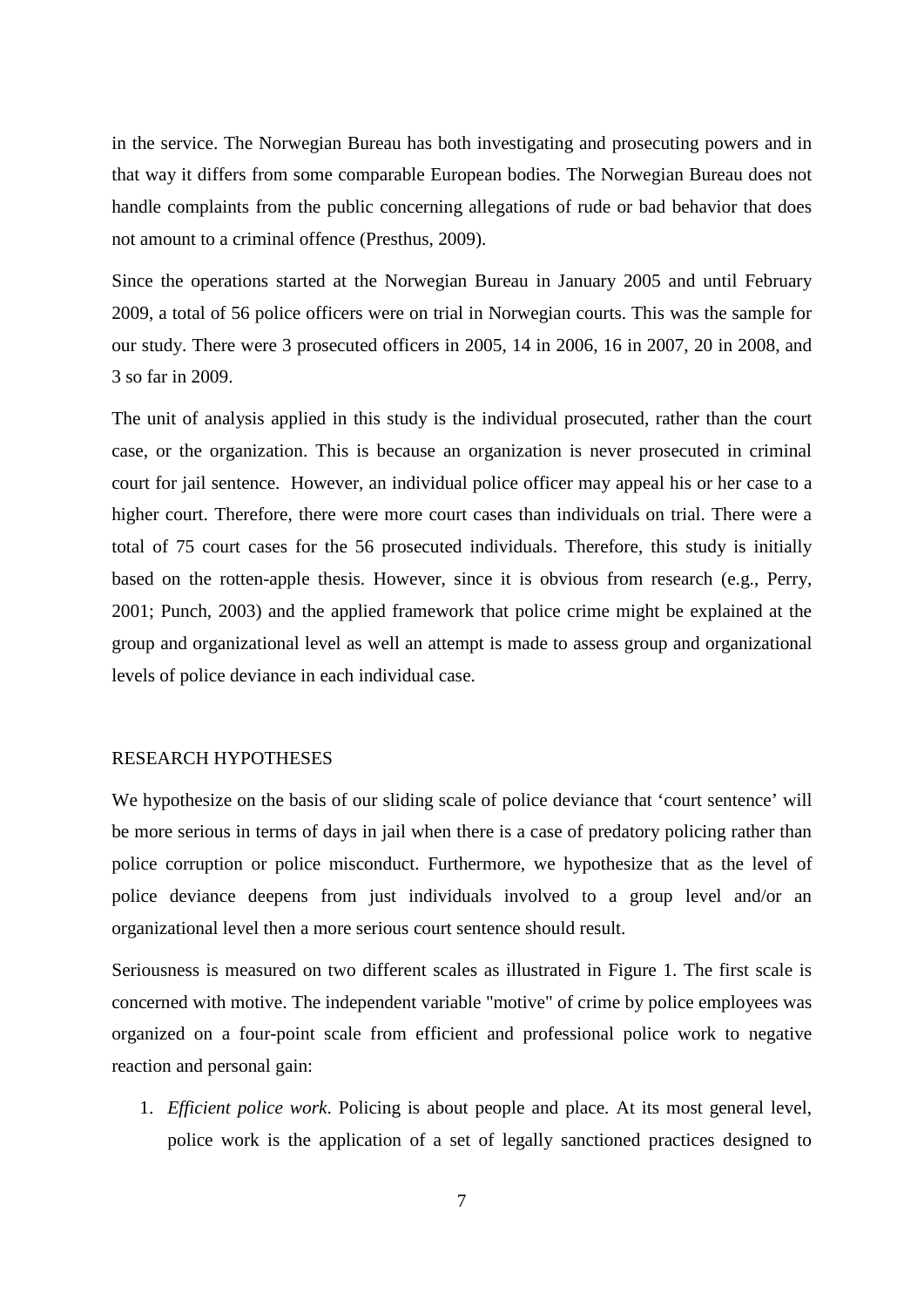maintain public order by imposing the rule of law on people who live in or travel through a given place which is internationally recognized as a geographically defined territory under the control of a particular national state (Sheptycki, 2007). The set of policing practices cover core issues like law enforcement through crime investigation and crime prevention, security issues involving mainly surveillance and counterterrorism on a population, and jurisdictional issues in relation to having the legal authority to act in a particular place and under what legal framework and conditions. The police are given the power to use force legitimately in the course of fulfillment of their tasks (Ivkovic, 2009). Efficient police work is important, because it aids in the mitigation of role ambiguity in a given task environment, and therefore acts as a mechanism of control over discretion.

- 2. *Professional police work*. Within the professional model of policing, officers deliver service objectively through a standard of service and a presence in the community (Dukes et al., 2009). The police are given the power to use force legitimately in the course of fulfillment of their tasks (Ivkovic, 2009). The powers given by the state to the police to use force has always caused concern (Klockars et al., 2004). Similar to efficient police work, professional police work is important, because it aids in the mitigation of role ambiguity in a given task environment, and therefore acts as a mechanism of control over discretion. While efficiency is concerned with doing things right, effectiveness in terms of professional police work is concerned with doing the right things. Distinctions are sometimes made between a professional model of policing and a community model of policing. Community policing represents a combined effort by local police simultaneously to control crime, reduce social disorder, and provide services to citizenry (Giblin and Burruss, 2009). Advocates of community policing argue that law enforcement agencies must adopt a role that is both community-oriented and response-based (Dukes et al., 2009). The professional model of policing is based on institutional theory, where pressures locally, nationally as well as globally tend to make police organizations more and more similar in structure.
- 3. *Negative reaction*. In the daily work, police employees may have negative reaction to individuals in the public and policing cases occurring in the public. The existence of a legislative structure for complaints is an important step towards police integrity and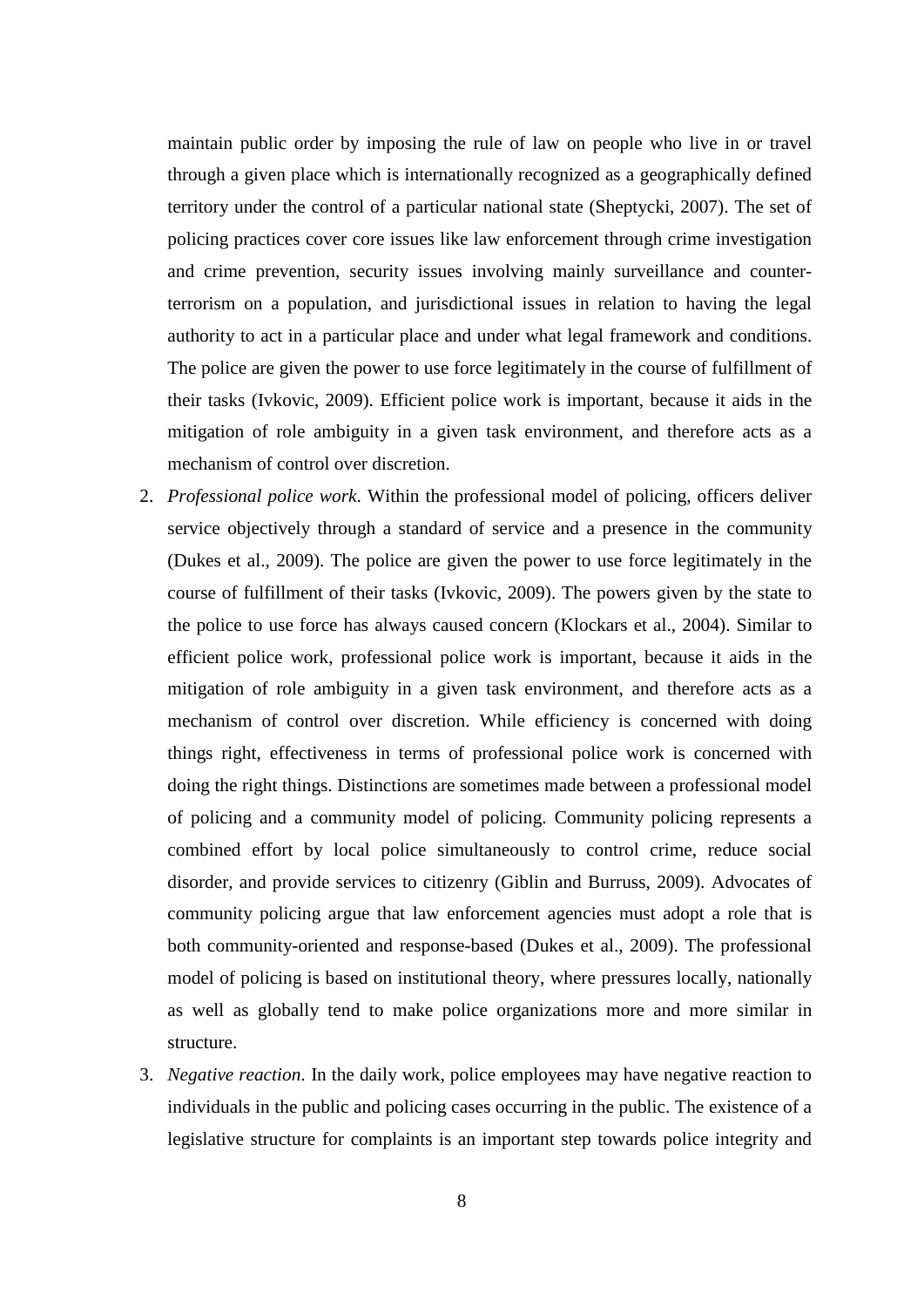accountability, but that system must be more than a legislative expression of intent. Any system must be readily accessible to members of the public and user friendly. It must protect complainants against negative consequences and offer a responsible, professional and timely resolution. Without such qualities, the public will soon label the complaints system as a waste of time and will not support it (UNODC, 2006).

4. *Personal gain*. Typical examples are taking a bribe or stealing from a crime scene for personal gain. Johnson (2005) argues that personal gain is a primary motivation for almost all kinds of criminal behavior.

The second scale is concerned with damage. In this study, we decided to organize the independent variable "damage" along a scale or axis from 1 to 5, starting at no person involved, to harm that gives medical treatment to another person:

- 1. *Act that can cause medical treatment to offender.* Indiscriminate and careless use of powers delegated to police officers is a major factor in alienating the public. When and where police apply their powers is usually a matter of individual discretion. Because officers often are required to make people do something, or refrain from doing something, police action may be met with resistance, conflict, or confrontation. Under such circumstances, members of the public may wish to complain. The validity of such complaints will depend on the context and will be judged against standards of police conduct enshrined in law or regulation. This is what Prenzler (2009) is calling excessive force or brutality that covers the wide range of forms of unjustified force. This can be anything from rough handling - such as excessive frisking - through to serious assault, torture, and murder. Use of excessive force is an abuse of police power. However, as argued by Johnson (2005), appropriate use of force can, in many cases, be very difficult to discern, especially since the line that separates brave from brutal is thin.
- 2. *Act that can create a dangerous situation*. Traffic violation is a typical example here, which creates or causes a dangerous situation. There are limits to what police officers can do when driving a car. Even in cases of emergency, police cars are not allowed to create dangerous situations. Whether the car is a uniformed police car, a nonuniformed police car or a private car, other cars should be informed about the police driving by light and/or sound signal. If there is no emergency, the police have to follow speed limits and other traffic regulations (Klockars et al., 2006).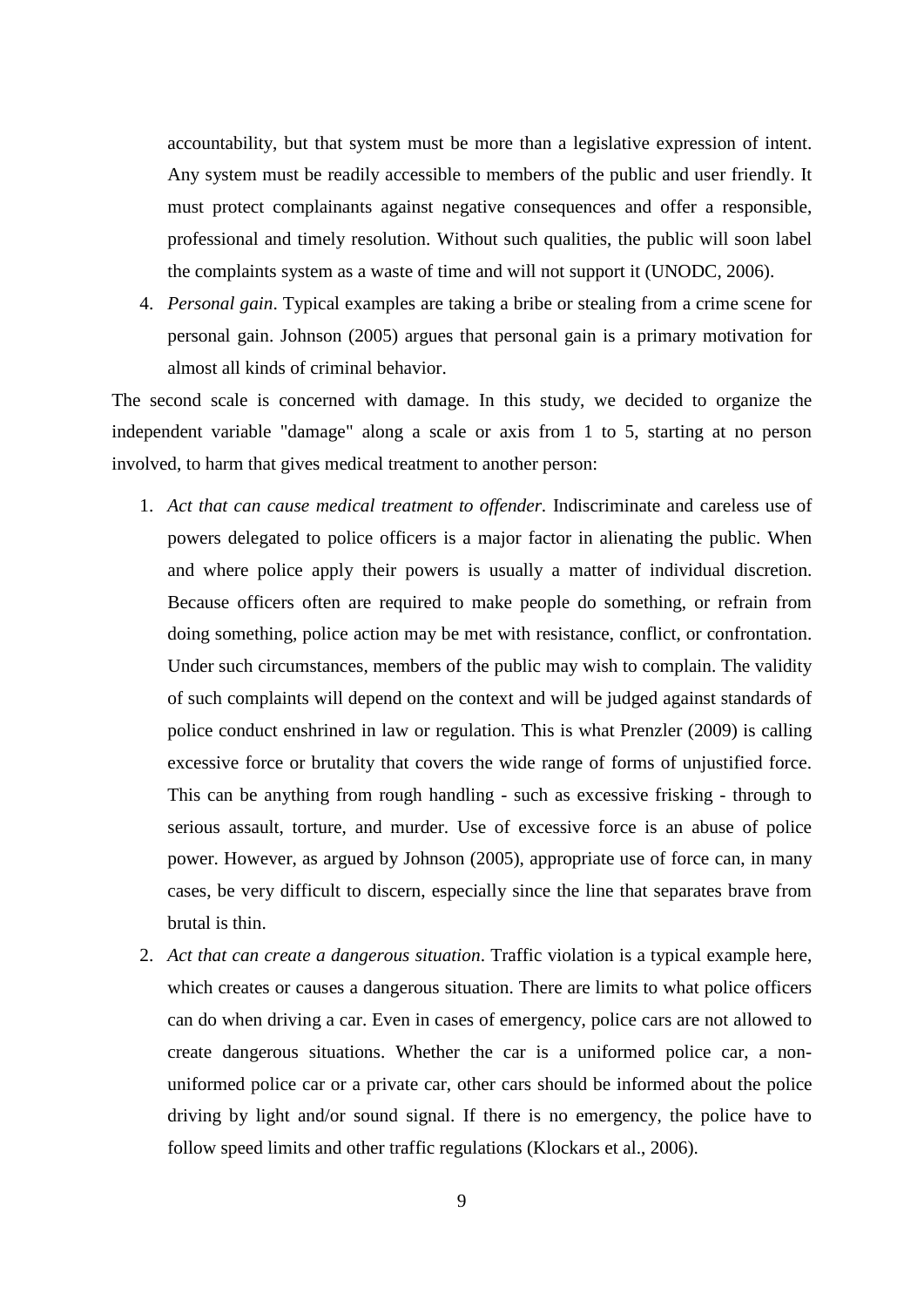- 3. *Act that can be directed at property*. This category will for the most be property crime. This is involving the unlawful conversion of property belonging to another to one's own personal use and benefit. It might be fraudulent appropriation to personal use or benefit of property or money entrusted by another, where the actor first comes into possession of the property with the permission of the owner (Williams, 2006). Property crime involves no damage or loss, and no physical threat or harm to victim (Reiner, 1997).
- 4. *Act that can be directed at person*. Physical abuse including both physical and psychological misconduct such as prisoner mistreatment and sexual misconduct. However, no medical treatment is requested. This may also be threat or other indirect intimidation or menacing behavior on the part of police interviewers or because the experience is otherwise physically and mentally distressing. People in police interviews are normally anxious and find themselves in an unequal dynamic situation in favor of the interviewer(s). There is ample evidence to show that certain people are predisposed to answering police questions in any way that will help to shorten the interview and, as a result, they will wrongly confess to offences they did not commit. In some countries, the risk of a false confession is perceived as so great that confession of guilt made solely to a police officer are not admissible in court (UNODC, 2006).
- 5. *Act that can be directed at finance*. To use a commonly applied category in criminology, most of these cases will be kinds of white-collar crime. White-collar crime is crime against property for personal or organizational gain, which is committed by non-physical means and by concealment or deception. It is deceitful, it is intentional, it breaches trust, and it involves losses (Henning, 2009).

The dependent variable "jail sentence" was measured in terms of days in prison that ranged from 0 to 730 days.

### RESEARCH RESULTS

In terms of motive, we find the distribution as listed in Table 1. There were 21 cases of efficient police work, and the average jail sentence for these cases was 2 days. There were 22 cases of personal gain, and the average jail sentence for these cases was 167 days.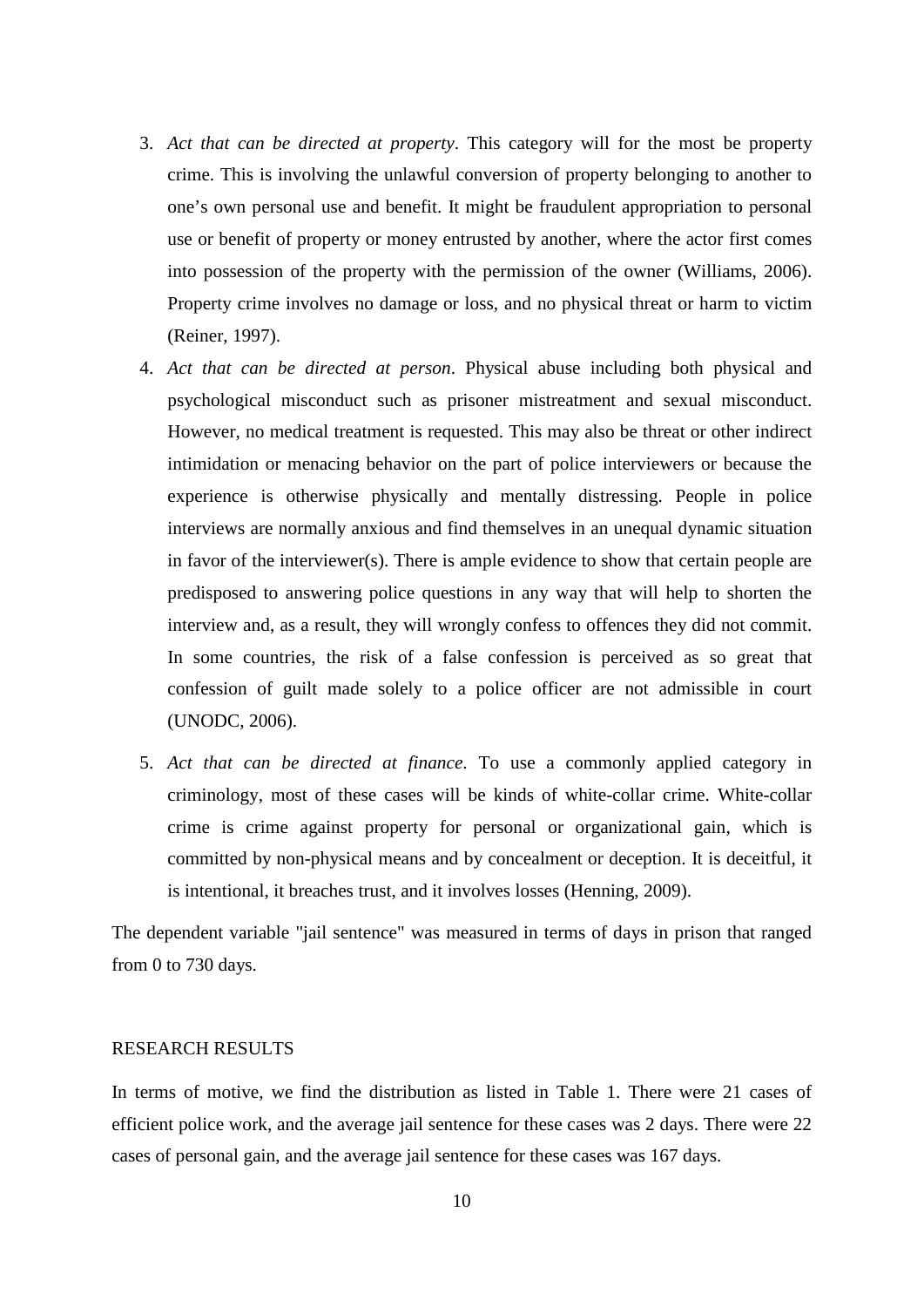| Scale | <i>Item</i>              | Cases | Days           |
|-------|--------------------------|-------|----------------|
| 1     | Efficient police work    | 21    | $\overline{2}$ |
| 2     | Professional police work | 3     | 11             |
| 3     | Negative reaction        | 10    | 36             |
| 4     | Personal gain            | 22    | 167            |

*Table 1. Distribution of court cases according to motive*

In terms of damage, we find the distribution as listed in Table 2. There were 6 cases of an act that can cause medical treatment to offender, and the average jail sentence for these cases was 1 day. There were 18 cases of an act that can be directed at profit, and the average jail sentence for these cases was 194 days.

| Scale | ltem                                             | Cases | Days |
|-------|--------------------------------------------------|-------|------|
|       | Act that can cause medical treatment to offender | 6     |      |
| 2     | Act that can create a dangerous situation        | 16    | 10   |
| 3     | Act that can be directed at property             | 6     | 24   |
| 4     | Act that can be directed at person               | 10    | 34   |
| 5     | Act that can be directed at profit               | 18    | 194  |

*Table 2. Distribution of court cases according to damage*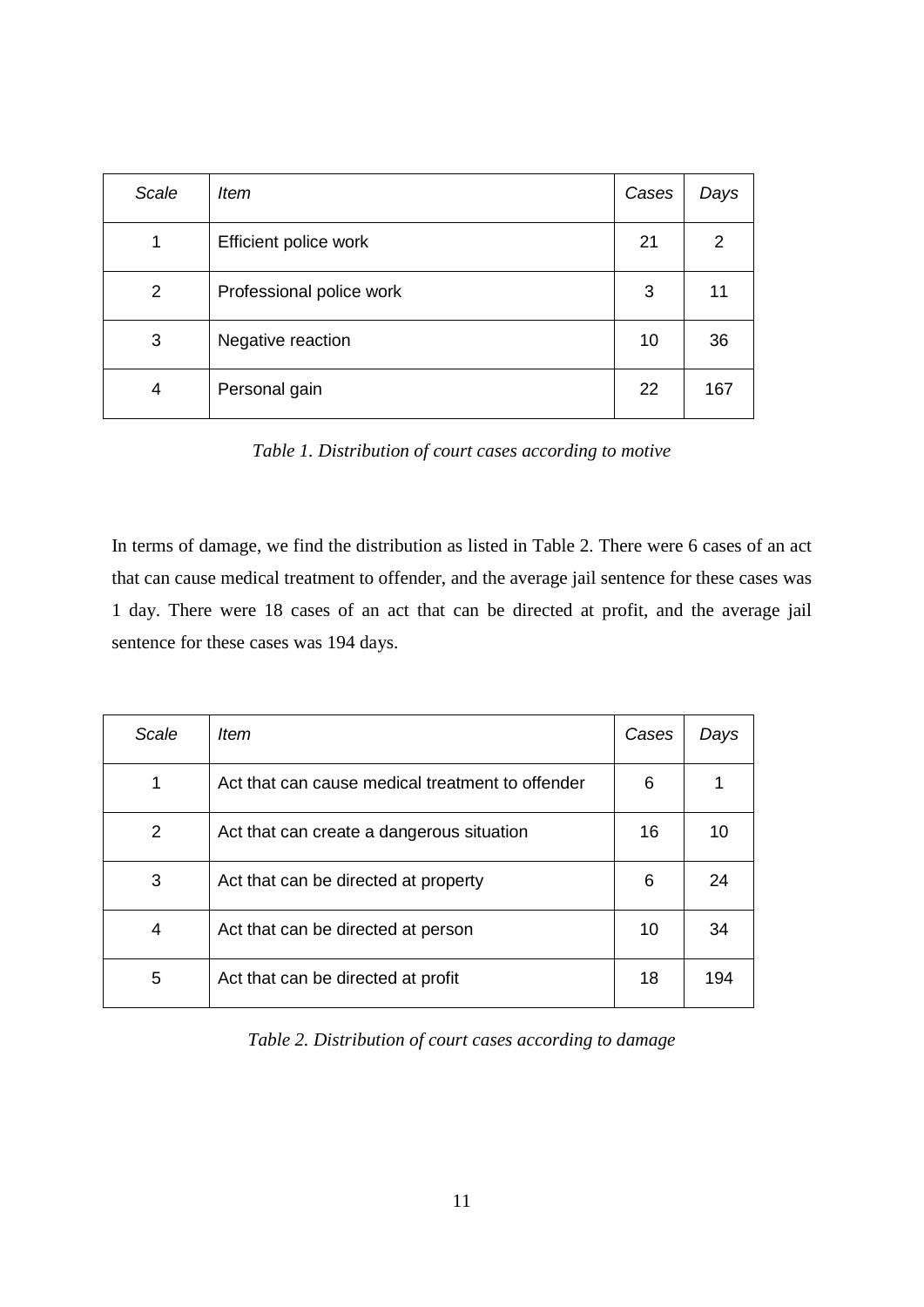The average age of prosecuted police employees was 39 years. The average investigation time was 18 months before cases were brought to court.

When simple regression analysis is applied to motive (Hair et al., 2010), then motive is a significant predictor of jail sentence. The regression coefficient for motive explains 15 percent of the variation in imprisonment days. Similarly, when simple regression is applied to damage, then damage is a significant predictor of jail sentence. The regression coefficient for damage explains 13 percent of the variation in imprisonment days.

When multiple regression analysis is applied to the survey data (Hair et al., 2010), the combined effect of motive and damage explain 18 percent of the variation in imprisonment days. However, neither motive nor damage is significant predictors in the regression equation, as listed in Table 3.

| Independent variables    | Unstan | Error |           | Sign |
|--------------------------|--------|-------|-----------|------|
|                          | В      |       | statistic |      |
| Motive of police crime   | 42     | 29    | 1.4       | .161 |
| Damage from police crime | 29     | 20    | 1.4       | .159 |

*Table 3. Regular multiple regression analysis applied to predictors of jail sentence*

When stepwise multiple regression analysis is applied (Hair et al., 2010), then one of the predictors becomes significant as listed in Table 4.

| Independent variable   | Unstan<br>В | Error | statistic | Sign |
|------------------------|-------------|-------|-----------|------|
| Motive of police crime | 46          | 15    | 3.1       | .003 |

*Table 4. Stepwise multiple regression analysis applied to predictors of jail sentence*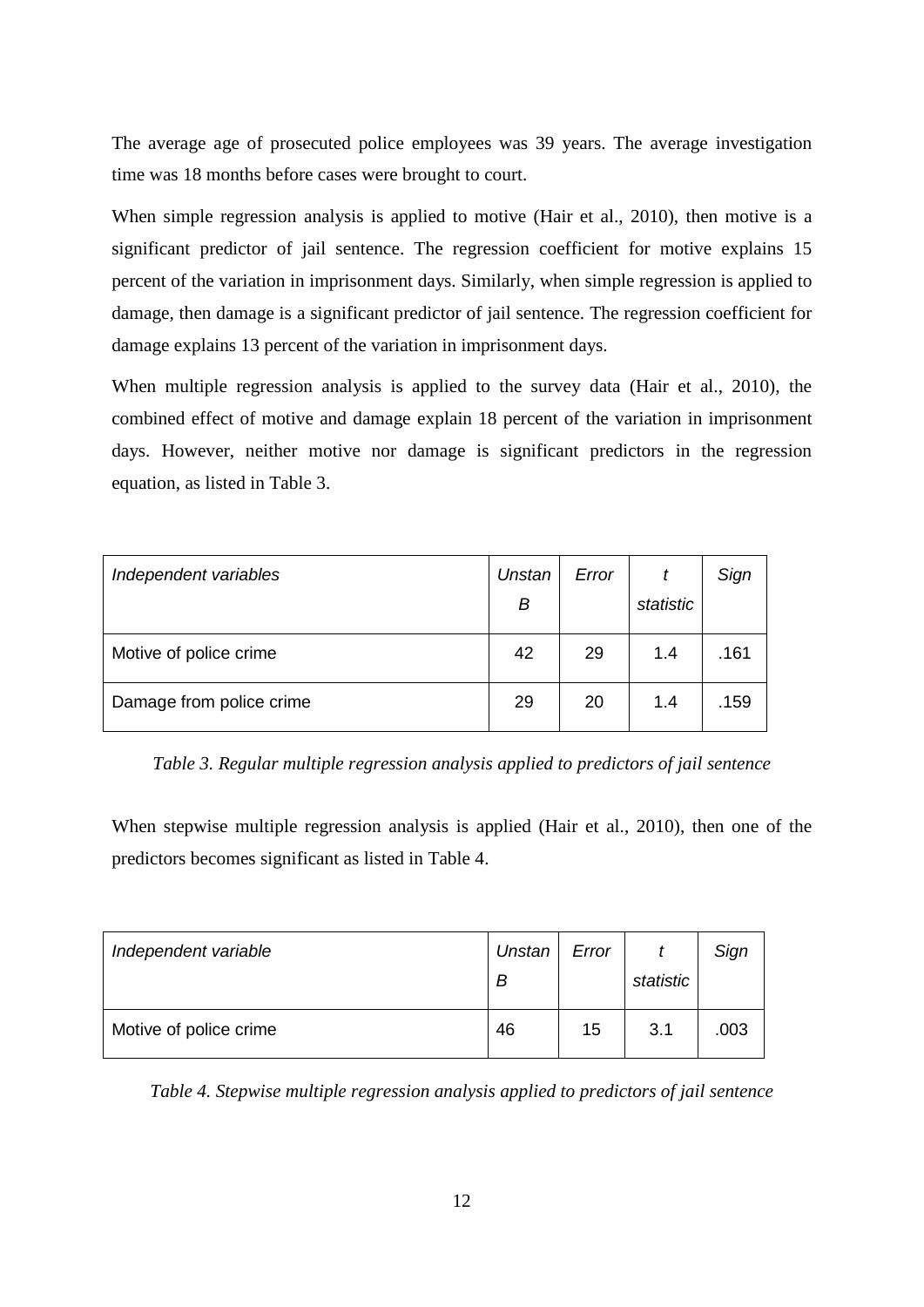Thus, the dominating predictor for jail sentence is the motive of police crime as illustrated in Table 4.

#### DISCUSSION

The research findings confirm, at the unit of analysis level of the individual, our first hypothesis that 'court sentence' will be more serious in terms of days in jail where such individuals are involved in cases that range from police misconduct to police corruption and by extension may involve predatory-type police deviance behaviors. The following Matrix of police deviance by category and level (Figure 2) illustrates this progression in the findings more clearly.



**Sliding Scale of Categories by levels of Police Deviance**

*Figure 2. Matrix of Motive Findings for Cases of Police Deviance*

Since it was also found that 'motive' was the dominate predictor for jail sentence, each motive type has been re-coded with a presumed rationale as shown in bolded text on Figure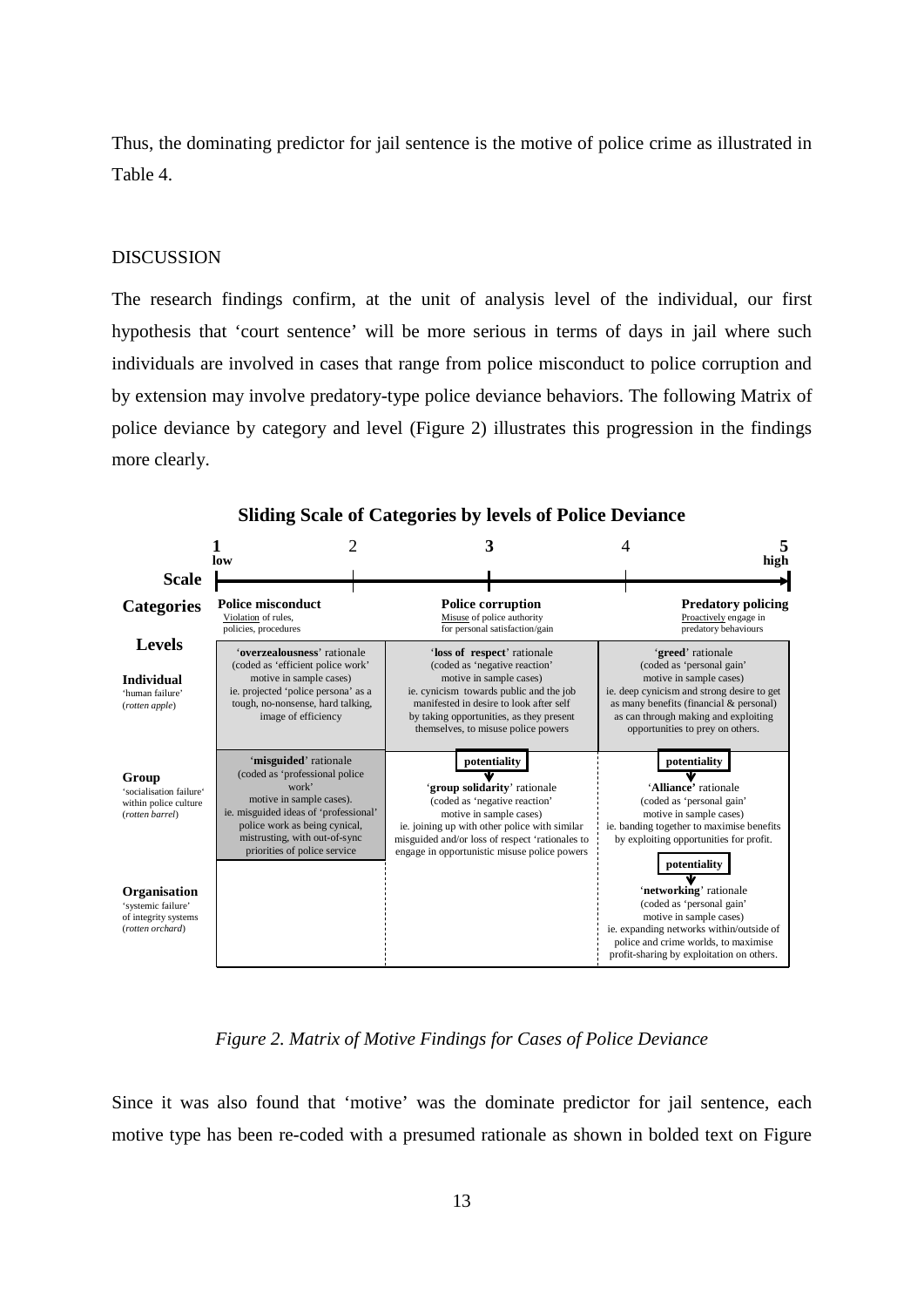2. Furthermore, Figure 2 contains an expanded description of each coded 'rationale' that was assessed from the court documentation which theoretically underpinned each of the fourpoints on the motive scale (*efficient police work, professional police work, negative reaction*, and *personal gain*) used in the research. As can be seen the shades areas of the matrix locate each motive at a particular level of the individual and/or group depending on the nature of the assessed rationale underlying each motive for engaging in the type of police deviance identified for cases.

What becomes clearly evident from visualizing the findings in this way is that police deviance spreads across (misconduct, corruption, predatory) and down (individual to group) categories. Moreover, from a theoretical perspective of analysis, since the archival data we have does not allow for a deeper empirical analysis, we can assume to a certain extent that police deviance of the 'motive' type we have found had the potential to become much more widespread and deeper than the current results indicate. This theoretical 'potentiality' is portrayed on the matrix as shown along with the descriptive coding we have used to identify the presumed rationales involved.

Hence, this matrix visualization of the findings provides limited support for our second related hypothesis that as the level of police deviance deepens from just individuals involved to a group level and/or an organizational level then a more serious court sentence should result. Further research using other data sources than just archival court cases is required to further test the empirical validity of this theoretical perspective.

#### LIMITATIONS OF RESEARCH

The archival research used for this study is based on court records of cases that are characterized by a degree of realism and composition of variables which are almost impossible to simulate. We are looking at variables that are very challenging and impractical to study directly. Therefore, a limitation in archival studies is the uncertainty of the reliability of information (Stedje, 2004). Despite these limitations, archival case-based research does provide a useful platform to begin to untangle the complexity of variables to be considered in a simple and systematic manner as our study demonstrates. Further research can build upon this platform with more sophisticated research designs as noted in the discussion. This is the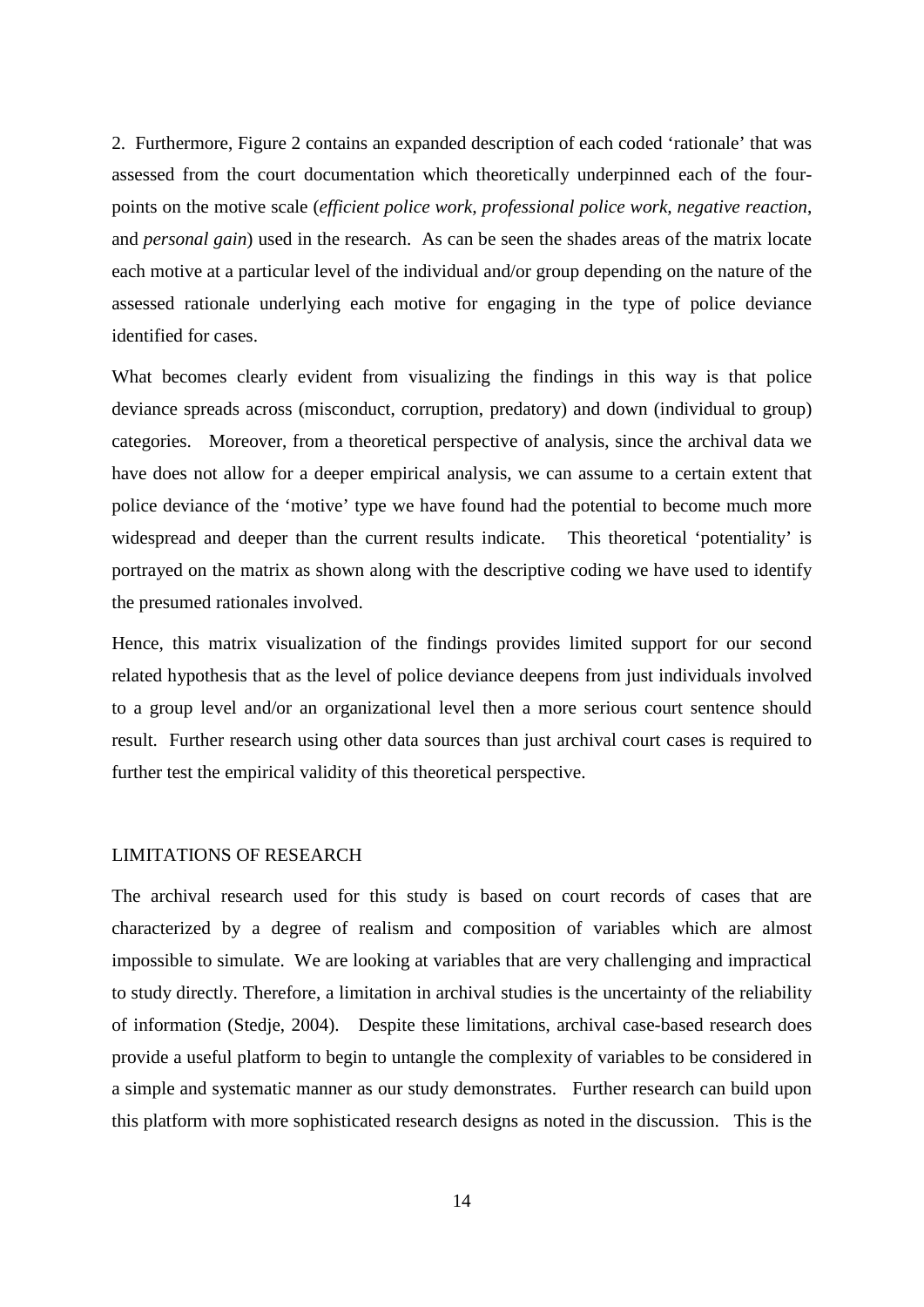next stage we will be seeking to undertake in future studies on this very important area of police deviance.

#### **CONCLUSION**

Based on conceptual research by Dean et al. (2010), this paper has empirically tested the assumption of a sliding scale in police deviance by linking the seriousness of deviant acts to jail sentences in court. Seriousness was combined in two measures, i.e. motive and damage of crime. From a statistical point of view, we did indeed find a relationship between seriousness and days of imprisonment for convicted police officers.

This significance of this statistical relationship was presented in a matrix visualization of police deviance categories and levels. This matrix clearly showed the progressive nature of police deviance spreading across the categories of police misconduct, corruption, and predatory behavior as well as from the individual (human failure) to group (socialization failure) levels.

Finally, the theoretical potential of the matrix and its coded rationales for motive requires sophisticated future research. Indeed, future research will need to validate the measurements of motive and damage as representations of the sliding scale phenomenon as well as using samples from other countries than Norway to extend the generalizability of the this study's findings.

#### **REFERENCES**

Alderson, J. (1975). People, Government and Police. In Brown, J & Howse, G. (eds). *The Police and the Community.* Farnborough: Saxon House.

Alderson, J. (1979). *Policing Freedom. A Commentary on the Dilemmas of Policing in Western Democracies.* Plymouth: Macdonald & Evans.

Blackburn, R. (2001). *The Psychology of Criminal Conduct. Theory, Research and Practice*. Chichester, UK: John Wiley & Sons Ltd.

Brogden, M. (1981). All Police is Conning Bastards. In Fryer, B., Hunt, A., McBarnet, D., & Moorhouse, B. (eds). *Law, State and Society*. London: Croom Helm.

Brogden, M. (1982). *The Police: Autonomy and Consent*. London: Academic Press.

Commission on Police Integrity [Chicago] (1999). *Report of the Commission on Police Integrity*, Chicago Police Department: Chicago, IL.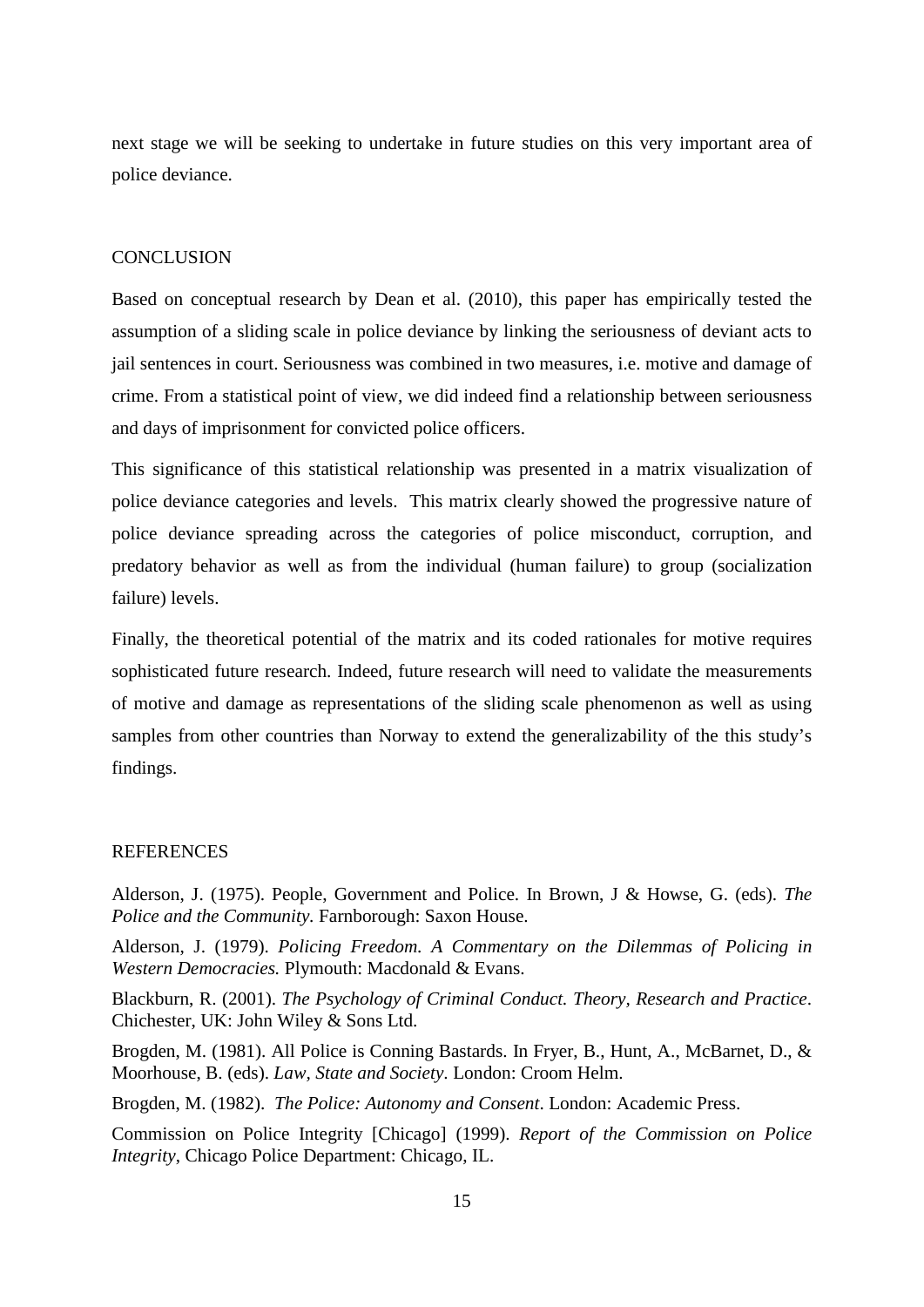Cossette, P. (2004). Research Integrity: An Exploratory Survey of Administrative Science Faculties, *Journal of Business Ethics*, 49, 213-234.

Dean, G., Bell, P. and Lauchs, M. (2010). Conceptual framework for managing knowledge of police deviance, *Policing & Society*, 20 (2), 204-222.

Dukes, R.L., Portillos, E. and Miles, M. (2009). Models of satisfaction with police service, *Policing: An International Journal of Police Strategies & Management*, 32 (2), 297-318.

Edelhertz, H. (1970). *The Nature, Impact and Prosecution of White-collar Crime*. Washington, DC: US Government Printing Press.

Fijnaut, C. and Huberts, L. (2002). Corruption, Integrity and Law Enforcement, in: Fijnaut, C. and Huberts, L., *Corruption, Integrity and Law Enforcement*, Kluwer Law International, The Hague, The Netherlands, 3-34.

Gerber, T.P. and Mendelson, S.E., 2008. Public experiences of police violence and corruption in contemporary Russia: a case of predatory policing? *Law & Society Review*, 42 (1), 1\_43.

Giblin, M.J. and Burruss, G.W. (2009). Developing a measurement model of institutional processes in policing, *Policing: An International Journal of Police Strategies and Management*, 32 (2), 351-376.

Gottschalk, P. (2009). Policing police crime: the case of criminals in the Norwegian police, *International Journal of Police Science & Management*, 11 (4), 429-441.

Hair, J.F., Black, W.C., Babin, B.J. and Anderson, R.E. (2010). *Multivariate Data Analysis*, Seventh Edition, Pearson Education, NJ: Upper Saddle River.

Henning, J. (2009). Perspectives on financial crimes in Roman-Dutch law: Bribery, fraud and the general crime of falsity, *Journal of Financial Crime*, 16 (4), 295-304.

Ivkovic, S.K. (2003). To serve and collect: measuring police corruption, *Journal of Criminal Law and Criminology*, 93 (2/3), 593-649.

Ivkovic, S.K. (2009). The Croatian police, police integrity, and transition toward democratic policing, *Policing: An International Journal of Police Strategies and Management*, 32 (3), 459-488.

Johnson, D.T. (2003). Above the Law? Police Integrity in Japan, *Social Science Japan Journal*, 6, 19-37.

Johnson, R.A. (2005). Whistleblowing and the police, *Rutgers University Journal of Law and Urban Policy*, 1 (3), 74-83.

Klockars, C.B., Ivkovich, S.K., and Haberfeld, M.R. (2004). The Contours of Police Integrity, In: Klockars, C.B., Ivkovich, S.K., and Haberfeld, M.R. (editors), *The Contours of Police Integrity* Thousand Oaks, CA: Sage Publishing, 1-18.

Klockars, C.B. Ivkovich, S.K. and Haberfeld, M.R. (2006). *Enhancing Police Integrity*, Springer Academic Publisher, NY: New York.

O'Connor, T.R. (2005). Police deviance and ethics. MegaLinks in Criminal Justice. Available from: http://faculty.ncwc.edu/toconnor/205/205lect11.htm [Accessed 19 February 2009].

OPI (2007). *Report on the 'Kit Walker' investigations*, Office of Police Integrity, Melbourne, Victoria, Australia, www.opi.vic.gov.au.